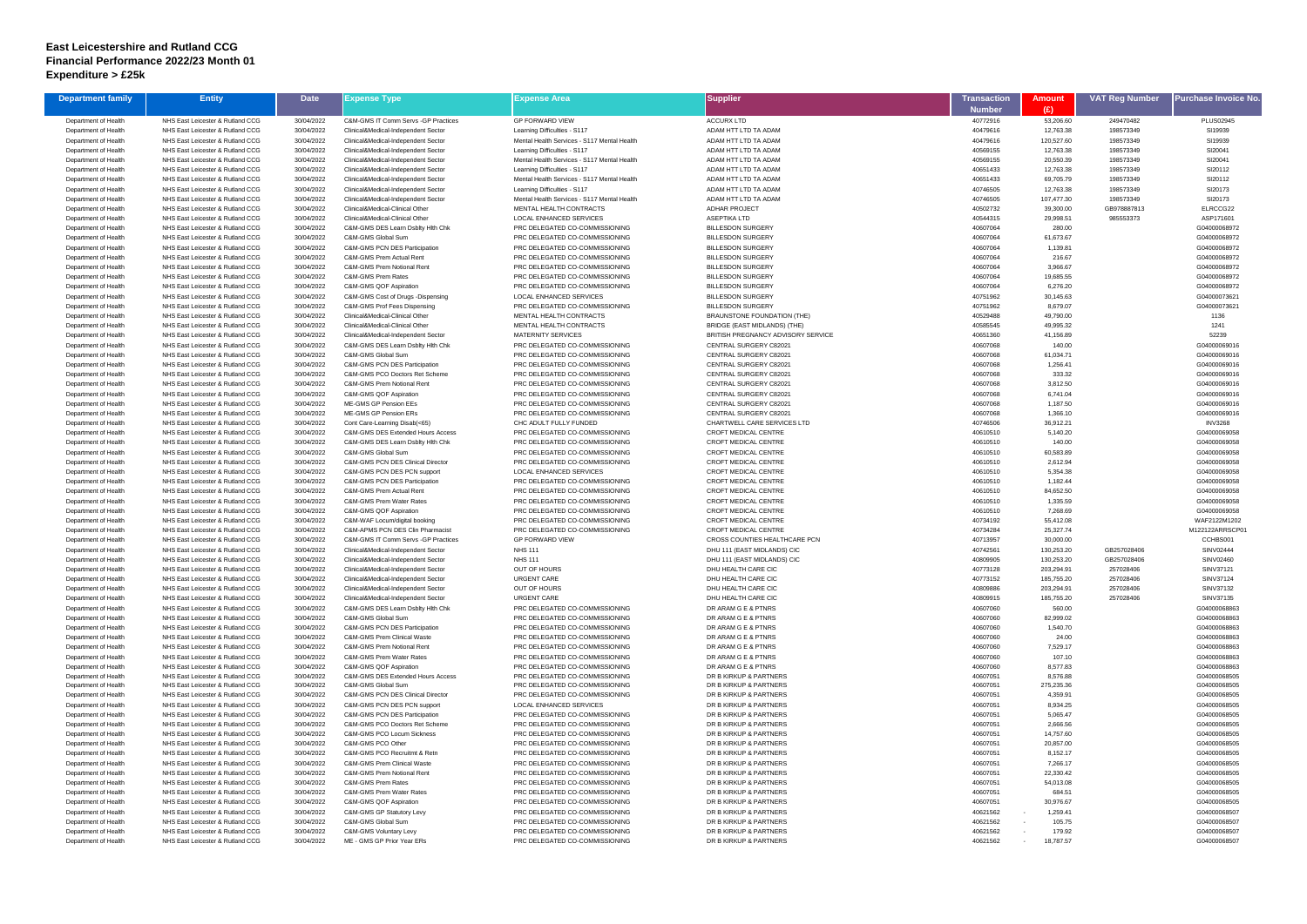Department of Health NHS East Leicester & Rutland CCG 30/04/2022 ME-GMS GP Pension Added Years EEs PRC DELEGATED CO-COMMISSIONING DR B KIRKUP & PARTNERS 40621562 - 270.00 40621562 - 270.00 604000068507 Department of Health NHS East Leicester & Rutland CCG 30/04/2022 ME-GMS GP Pension EEs PRC DELEGATED CO-COMMISSIONING DR B KIRKUP & PARTNERS 40621562 - 34,060.59 40621562 - 34,060.59 G04000068507 Department of Health NHS East Leicester & Rutland CCG 30/04/2022 ME-GMS GP Pension ERs PRC DELEGATED CO-COMMISSIONING DR B KIRKUP & PARTNERS 40621562 - 35,565.98 40621562 - 35,565.98 G04000068507 Department of Health NHS East Leicester & Rutland CCG 30/04/2022 ME-GMS GP Prior Year EEs PRC DELEGATED CO-COMMISSIONING DR B KIRKUP & PARTNERS 40621562 - 18,944.35 40621562 - 18,944.35 G04000068507 Department of Health NHS East Leicester & Rutland CCG 30/04/2022 C&M-GMS DES Extended Hours Access PRC DELEGATED CO-COMMISSIONING DR BISHOP F M & PARTNERS 40607045 40607045 3,582.24 60000068393 Department of Health NHS East Leicester & Rutland CCG 30/04/2022 C&M-GMS DES Learn Dsblty Hlth Chk PRC DELEGATED CO-COMMISSIONING DR BISHOP F M & PARTNERS 4,620.00 40607045 4,620.00 40607045 4,620.00 604000068393 Department of Health NHS East Leicester & Rutland CCG 30/04/2022 C&M-GMS Global Sum PRC DELEGATED CO-COMMISSIONING DR BISHOP F M & PARTNERS 40607045 40607045 214,800.70 40607045 214,800.70 C04000068393 Department of Health NHS East Leicester & Rutland CCG 30/04/2022 C&M-GMS PCN DES Clinical Director PRC DELEGATED CO-COMMISSIONING DR BISHOP F M & PARTNERS 40607045 1,820.97 40607045 1,820.97 604000068393 Department of Health NHS East Leicester & Rutland CCG 30/04/2022 C&M-GMS PCN DES PCN support LOCAL ENHANCED SERVICES DR BISHOP F M & PARTNERS 40607045 40607045 3,731.50 40600068393 Department of Health NHS East Leicester & Rutland CCG 30/04/2022 C&M-GMS PCN DES Participation PRC DELEGATED CO-COMMISSIONING DR BISHOP F M & PARTNERS 40607045 40607045 3,770.58 40607045 3,770.58 604000068393 Department of Health NHS East Leicester & Rutland CCG 30/04/2022 C&M-GMS PCO Doctors Ret Scheme PRC DELEGATED CO-COMMISSIONING DR BISHOP F M & PARTNERS 40607045 40607045 2,666.56 2666.56 2,666.56 60000000000000000000000000 Department of Health NHS East Leicester & Rutland CCG 30/04/2022 C&M-GMS Prem Clinical Waste PRC DELEGATED CO-COMMISSIONING DR BISHOP F M & PARTNERS 40607045 40607045 11.80 40607045 11.80 604000068393 Department of Health NHS East Leicester & Rutland CCG 30/04/2022 C&M-GMS Prem Healthcentre Rates PRC DELEGATED CO-COMMISSIONING DR BISHOP F M & PARTNERS 40607045 40607045 729.13 40607045 729.13 604000068393 Department of Health NHS East Leicester & Rutland CCG 30/04/2022 C&M-GMS Prem Healthcentre Rent PRC DELEGATED CO-COMMISSIONING DR BISHOP F M & PARTNERS 40607045 4,975.00 4,975.00 4,975.00 G04000068393 Department of Health NHS East Leicester & Rutland CCG 30/04/2022 C&M-GMS Prem Notional Rent PRC DELEGATED CO-COMMISSIONING DR BISHOP F M & PARTNERS 40607045 40607045 12,960.95 40607045 12,960.95 604000068393 Department of Health NHS East Leicester & Rutland CCG 30/04/2022 C&M-GMS Prem Rates PRC DELEGATED CO-COMMISSIONING DR BISHOP F M & PARTNERS 40607045 40607045 18,463.00 40600068393 Department of Health NHS East Leicester & Rutland CCG 30/04/2022 C&M-GMS Prem Water Rates PRC DELEGATED CO-COMMISSIONING DR BISHOP F M & PARTNERS 40607045 40607045 40607045 140.72 40772 CBMS ARTNERS G040000068393 Department of Health NHS East Leicester & Rutland CCG 30/04/2022 C&M-GMS QOF Aspiration PRC DELEGATED CO-COMMISSIONING DR BISHOP F M & PARTNERS 40607045 40607045 23,324.54 40607045 23,324.54 6040000088393 Department of Health NHS East Leicester & Rutland CCG 30/04/2022 C&M-GMS LES Equitable Funding LOCAL ENHANCED SERVICES DR BISHOP F M & PARTNERS 40719320 27,516.11 40719320 27,516.11 03W2223M1FFM-3 Department of Health NHS East Leicester & Rutland CCG 30/04/2022 C&M-WAF Locum/digital booking PRC DELEGATED CO-COMMISSIONING DR BISHOP F M & PARTNERS 40734202 40,716.20 40,716.20 40.716.20 40.734202 WAF2122M1204 Department of Health NHS East Leicester & Rutland CCG 30/04/2022 C&M-GMS Cost of Drugs -Dispensing LOCAL ENHANCED SERVICES DR BISHOP F M & PARTNERS 40751948 40751948 38,866.24 38,866.24 G04000073217 Department of Health NHS East Leicester & Rutland CCG 30/04/2022 C&M-GMS Prof Fees Dispensing PRC DELEGATED CO-COMMISSIONING DR BISHOP F M & PARTNERS 40751948 40751948 12,998.68 12,998.68 12,998.68 12,998.68 604000073217 Department of Health NHS East Leicester & Rutland CCG 30/04/2022 C&M-GMS DES Learn Dsblty Hlth Chk PRC DELEGATED CO-COMMISSIONING DR FLAXMAN PA & PARTNERS 40607076 40607076 840.00 604000069123 Department of Health NHS East Leicester & Rutland CCG 30/04/2022 C&M-GMS Global Sum PRC DELEGATED CO-COMMISSIONING DR FLAXMAN PA & PARTNERS 40607076 40607076 84,083.35 40607076 84,083.35 G04000069123 Department of Health NHS East Leicester & Rutland CCG 30/04/2022 C&M-GMS PCN DES Participation PRC DELEGATED CO-COMMISSIONING DR FLAXMAN PA & PARTNERS 40607076 40607076 1,544.36 4000009123 Department of Health NHS East Leicester & Rutland CCG 30/04/2022 C&M-GMS Prem Actual Rent PRC DELEGATED CO-COMMISSIONING DR FLAXMAN PA & PARTNERS 40607076 40607076 50,705.44 G04000069123 Department of Health NHS East Leicester & Rutland CCG 30/04/2022 C&M-GMS Prem Clinical Waste PRC DELEGATED CO-COMMISSIONING DR FLAXMAN PA & PARTNERS 40607076 40607076 10,546.35 604000069123 Department of Health NHS East Leicester & Rutland CCG 30/04/2022 C&M-GMS Prem Water Rates PRC DELEGATED CO-COMMISSIONING DR FLAXMAN PA & PARTNERS 40607076 40607076 3,570.22 6604000069123 Department of Health NHS East Leicester & Rutland CCG 30/04/2022 C&M-GMS QOF Aspiration PRC DELEGATED CO-COMMISSIONING DR FLAXMAN PA & PARTNERS 40607076 40607076 9,764.55 9,764.55 604000009123 Department of Health NHS East Leicester & Rutland CCG 30/04/2022 C&M-GMS DES Learn Dsblty Hlth Chk PRC DELEGATED CO-COMMISSIONING DR HC BHUTANI 40607080 980.00 980.00 980.00 980.00 980.00 980.00 980.00 980.00 G04000069132 Department of Health NHS East Leicester & Rutland CCG 30/04/2022 C&M-GMS Global Sum PRC DELEGATED CO-COMMISSIONING DR HC BHUTANI 40607080 47,132.33 40607080 47,132.33 604000069132 Department of Health NHS East Leicester & Rutland CCG 30/04/2022 C&M-GMS PCN DES Participation PRC DELEGATED CO-COMMISSIONING DR HC BHUTANI 40607080 40607080 861.10 861.10 604000069132 Department of Health NHS East Leicester & Rutland CCG 30/04/2022 C&M-GMS Prem Actual Rent PRC DELEGATED CO-COMMISSIONING DR HC BHUTANI 40607080 40607080 12,633.33 40607080 12,633.33 G04000069132 Department of Health NHS East Leicester & Rutland CCG 30/04/2022 C&M-GMS Prem Clinical Waste PRC DELEGATED CO-COMMISSIONING DR HC BHUTANI 40607080 40607080 1,775.34 40607080 1,775.34 G04000069132 Department of Health NHS East Leicester & Rutland CCG 30/04/2022 C&M-GMS Prem Rates PRC DELEGATED CO-COMMISSIONING DR HC BHUTANI 40607080 40607080 6,986.00 6,986.00 6,986.00 6,986.00 6,986.00 6,986.00 6,986.00 6,986.00 6,9 Department of Health NHS East Leicester & Rutland CCG 30/04/2022 C&M-GMS QOF Aspiration PRC DELEGATED CO-COMMISSIONING DR HC BHUTANI 40607080 4,634.02 40607080 4,634.02 604000069132 Department of Health NHS East Leicester & Rutland CCG 30/04/2022 C&M-WAF Locum/digital booking PRC DELEGATED CO-COMMISSIONING DR HC BHUTANI 40734236 64,993.51 64,993.51 PRE2122M1213 Department of Health NHS East Leicester & Rutland CCG 30/04/2022 C&M-GMS C&M-APMS PCN DES Physician Assoc PRC DELEGATED CO-COMMISSIONING DR HC BHUTANI 40734379 35,386.21 35,386.21 M122122ARRSPA04 Department of Health NHS East Leicester & Rutland CCG 30/04/2022 C&M-GMS DES Learn Dsblty Hlth Chk PRC DELEGATED CO-COMMISSIONING DR HOLLINGTON A & PTNS 40607047 700.00 40607047 700.00 G04000068443 Department of Health NHS East Leicester & Rutland CCG 30/04/2022 C&M-GMS Global Sum PRC DELEGATED CO-COMMISSIONING DR HOLLINGTON A & PTNS 40607047 40607047 72,957.44 604000068443 Department of Health NHS East Leicester & Rutland CCG 30/04/2022 C&M-GMS PCN DES Participation PRC DELEGATED CO-COMMISSIONING DR HOLLINGTON A & PTNS 40607047 40607047 1,387.73 40607047 1,387.73 604000068443 Department of Health NHS East Leicester & Rutland CCG 30/04/2022 C&M-GMS Prem Notional Rent PRC DELEGATED CO-COMMISSIONING DR HOLLINGTON A & PTNS 40607047 40607047 6,709.33 604000068443 Department of Health NHS East Leicester & Rutland CCG 30/04/2022 C&M-GMS QOF Aspiration PRC DELEGATED CO-COMMISSIONING DR HOLLINGTON A & PTNS 40607047 40607047 7,587.58 40600068443 Department of Health NHS East Leicester & Rutland CCG 30/04/2022 C&M-GMS DES Extended Hours Access PRC DELEGATED CO-COMMISSIONING DR HUSAIN S Z & PTN 40607056 40607056 5,981.28 5 5,981.28 C604000068729 Department of Health NHS East Leicester & Rutland CCG 30/04/2022 C&M-GMS Global Sum PRC DELEGATED CO-COMMISSIONING DR HUSAIN S Z & PTN 40607056 37,143.88 37,143.88 G04000068729 G04000068729 Department of Health NHS East Leicester & Rutland CCG 30/04/2022 C&M-GMS PCN DES Clinical Director PRC DELEGATED CO-COMMISSIONING DR HUSAIN S Z & PTN 40607056 3,040.48 40607056 3,040.48 G04000068729 Department of Health NHS East Leicester & Rutland CCG 30/04/2022 C&M-GMS PCN DES PCN support LOCAL ENHANCED SERVICES DR HUSAIN S Z & PTN 40607056 40607056 6,230.50 604000068729 G04000068729 Department of Health NHS East Leicester & Rutland CCG 30/04/2022 C&M-GMS PCN DES Participation PRC DELEGATED CO-COMMISSIONING DR HUSAIN S Z & PTN 40607056 636.39 604000068729 G04000068729 Department of Health NHS East Leicester & Rutland CCG 30/04/2022 C&M-GMS Prem Notional Rent PRC DELEGATED CO-COMMISSIONING DR HUSAIN S Z & PTN 40607056 40607056 2,391.66 2,391.66 2,391.66 2,391.66 2,391.66 2,391.66 2,591.6 Department of Health NHS East Leicester & Rutland CCG 30/04/2022 C&M-GMS Prem Rates PRC DELEGATED CO-COMMISSIONING DR HUSAIN S Z & PTN 40607056 40607056 9,680.60 9,680.60 G04000068729 Department of Health NHS East Leicester & Rutland CCG 30/04/2022 C&M-GMS Prem Water Rates PRC DELEGATED CO-COMMISSIONING DR HUSAIN S Z & PTN 40607056 84.16 40607056 84.16 G04000068729 Department of Health NHS East Leicester & Rutland CCG 30/04/2022 C&M-GMS QOF Aspiration PRC DELEGATED CO-COMMISSIONING DR HUSAIN S Z & PTN 40607056 4,105.73 40607056 4,105.73 G04000068729 Department of Health NHS East Leicester & Rutland CCG 30/04/2022 C&M-WAF extra session - staff PRC DELEGATED CO-COMMISSIONING DR HUSAIN S Z & PTN 40734250 28,000.00 28,000.00 28,000.00 WAF2122M1217 Department of Health NHS East Leicester & Rutland CCG 30/04/2022 C&M-GMS DES Learn Dsblty Hlth Chk PRC DELEGATED CO-COMMISSIONING DR JK INMAN & PARTNERS 40607072 40607072 2,100.00 40607072 2,100.00 40607072 2,100.00 406070 Department of Health NHS East Leicester & Rutland CCG 30/04/2022 C&M-GMS Global Sum PRC DELEGATED CO-COMMISSIONING DR JK INMAN & PARTNERS 40607072 93,200.43 40607072 93,200.43 G04000069067 Department of Health NHS East Leicester & Rutland CCG 30/04/2022 C&M-GMS PCN DES Participation PRC DELEGATED CO-COMMISSIONING DR JK INMAN & PARTNERS 40607072 40607072 1,718.60 1,718.60 504000069067 Department of Health NHS East Leicester & Rutland CCG 30/04/2022 C&M-GMS Prem Actual Rent PRC DELEGATED CO-COMMISSIONING DR JK INMAN & PARTNERS 40607072 59,317.27 59,317.27 59,317.27 604000099067 Department of Health NHS East Leicester & Rutland CCG 30/04/2022 C&M-GMS Prem Rates PRC DELEGATED CO-COMMISSIONING DR JK INMAN & PARTNERS 40607072 78,848.00 78,848.00 604000069067 Department of Health NHS East Leicester & Rutland CCG 30/04/2022 C&M-GMS QOF Aspiration PRC DELEGATED CO-COMMISSIONING DR JK INMAN & PARTNERS 40607072 40607072 11,205.63 40607072 11,205.63 604000069067 Department of Health NHS East Leicester & Rutland CCG 30/04/2022 ME - GMS GP Prior Year ERs PRC DELEGATED CO-COMMISSIONING DR JK INMAN & PARTNERS 40607072 40607072 14,020.50 40600059067 Department of Health NHS East Leicester & Rutland CCG 30/04/2022 ME-GMS GP Prior Year EEs PRC DELEGATED CO-COMMISSIONING DR JK INMAN & PARTNERS 40607072 40607072 13,162.50 13,162.50 G04000069067 Department of Health NHS East Leicester & Rutland CCG 30/04/2022 C&M-GMS GP Statutory Levy PRC DELEGATED CO-COMMISSIONING DR JK INMAN & PARTNERS 40607073 - 431.48 40607073 - 431.48 G04000069069 Department of Health NHS East Leicester & Rutland CCG 30/04/2022 C&M-GMS Global Sum PRC DELEGATED CO-COMMISSIONING DR JK INMAN & PARTNERS 40607073 - 29.50 40607073 - 29.50 G04000069069 Department of Health NHS East Leicester & Rutland CCG 30/04/2022 C&M-GMS Voluntary Levy PRC DELEGATED CO-COMMISSIONING DR JK INMAN & PARTNERS 40607073 - 61.64 61.64 604000069069 Department of Health NHS East Leicester & Rutland CCG 30/04/2022 ME - GMS GP Prior Year ERs PRC DELEGATED CO-COMMISSIONING DR JK INMAN & PARTNERS 40607073 - 7,322.84 40607073 - 7,322.84 G04000069069 Department of Health NHS East Leicester & Rutland CCG 30/04/2022 ME-GMS GP Pension EEs PRC DELEGATED CO-COMMISSIONING DR JK INMAN & PARTNERS 40607073 - 9,678.76 40607073 - 9,678.76 604000069069 Department of Health NHS East Leicester & Rutland CCG 30/04/2022 ME-GMS GP Pension ERs PRC DELEGATED CO-COMMISSIONING DR JK INMAN & PARTNERS 40607073 - 11,256.21 40607073 - 11,256.21 G04000069069 Department of Health NHS East Leicester & Rutland CCG 30/04/2022 ME-GMS GP Prior Year EEs PRC DELEGATED CO-COMMISSIONING DR JK INMAN & PARTNERS 40607073 - 7,383.94 40607073 - 7,383.94 G04000069069 Department of Health NHS East Leicester & Rutland CCG 30/04/2022 C&M-GMS DES Extended Hours Access PRC DELEGATED CO-COMMISSIONING DR LAWRENCE N W & PTNRS 40607052 5,672.64 5,672.64 5,672.64 604000068517 Department of Health NHS East Leicester & Rutland CCG 30/04/2022 C&M-GMS DES Learn Dsblty Hlth Chk PRC DELEGATED CO-COMMISSIONING DR LAWRENCE N W & PTNRS 40607052 5,600.00 40607052 5,600.00 604000068517 Department of Health NHS East Leicester & Rutland CCG 30/04/2022 C&M-GMS Global Sum PRC DELEGATED CO-COMMISSIONING DR LAWRENCE N W & PTNRS 40607052 91,694.83 91,694.83 91,694.83 G04000068517 Department of Health NHS East Leicester & Rutland CCG 30/04/2022 C&M-GMS PCN DES Clinical Director PRC DELEGATED CO-COMMISSIONING DR LAWRENCE N W & PTNRS 40607052 2,883.59 40607052 2,883.59 604000068517 Department of Health NHS East Leicester & Rutland CCG 30/04/2022 C&M-GMS PCN DES PCN support LOCAL ENHANCED SERVICES DR LAWRENCE N W & PTNRS 40607052 40607052 5,909.00 504000068517 Department of Health NHS East Leicester & Rutland CCG 30/04/2022 C&M-GMS PCN DES Participation PRC DELEGATED CO-COMMISSIONING DR LAWRENCE N W & PTNRS 40607052 40607052 1,697.12 1,697.12 604000068517 Department of Health NHS East Leicester & Rutland CCG 30/04/2022 C&M-GMS Prem Actual Rent PRC DELEGATED CO-COMMISSIONING DR LAWRENCE N W & PTNRS 40607052 33,637.50 33,637.50 33,637.50 G04000068517 Department of Health NHS East Leicester & Rutland CCG 30/04/2022 C&M-GMS Prem Clinical Waste PRC DELEGATED CO-COMMISSIONING DR LAWRENCE N W & PTNRS 40607052 60.00 6000068517 Department of Health NHS East Leicester & Rutland CCG 30/04/2022 C&M-GMS Prem Water Rates PRC DELEGATED CO-COMMISSIONING DR LAWRENCE N W & PTNRS 40607052 480.85 490.85 490.85 490.85 604000068517 Department of Health NHS East Leicester & Rutland CCG 30/04/2022 C&M-GMS QOF Aspiration PRC DELEGATED CO-COMMISSIONING DR LAWRENCE N W & PTNRS 40607052 40607052 11,304.55 11,304.55 604000068517 Department of Health NHS East Leicester & Rutland CCG 30/04/2022 C&M-WAF extra session - staff PRC DELEGATED CO-COMMISSIONING DR LAWRENCE N W & PTNRS 40734268 30,053.49 WAF2122M1221 Department of Health NHS East Leicester & Rutland CCG 30/04/2022 C&M-WAF Locum/digital booking PRC DELEGATED CO-COMMISSIONING DR LAWRENCE N W & PTNRS 40734272 30,797.73 307.97.73 WAF2122M1222 Department of Health NHS East Leicester & Rutland CCG 30/04/2022 C&M-GMS DES Learn Dsblty Hlth Chk PRC DELEGATED CO-COMMISSIONING DR MASHARANI V 40607084 40607084 420.00 40000069230 G04000069230

Department of Health NHS East Leicester & Rutland CCG 30/04/2022 C&M-GMS Global Sum PRC DELEGATED CO-COMMISSIONING DR MASHARANI V 40607084 40607084 46,461.43 46401.43 G04000069230

| 562 | 270.00     |
|-----|------------|
| 562 | 34,060.59  |
| 562 | 35,565.98  |
| 562 | 18,944.35  |
|     | 3,582.24   |
| 045 |            |
| 045 | 4,620.00   |
| 045 | 214,800.70 |
| 045 | 1,820.97   |
| 045 | 3,731.50   |
| 045 | 3,770.58   |
| 045 | 2,666.56   |
| 045 | 11.80      |
| 045 | 729.13     |
|     |            |
| 045 | 4,975.00   |
| 045 | 12,960.95  |
| 045 | 18,463.00  |
| 045 | 140.72     |
| 045 | 23,324.54  |
| 320 | 27,516.11  |
| 202 | 40,716.20  |
| 948 | 38,866.24  |
| 948 | 12,998.68  |
| 076 | 840.00     |
|     |            |
| 076 | 84,083.35  |
| 076 | 1,544.36   |
| 076 | 50,705.44  |
| 076 | 10,546.35  |
| 076 | 3,570.22   |
| 076 | 9,764.55   |
| 080 | 980.00     |
| 080 | 47,132.33  |
|     |            |
| 080 | 861.10     |
| 080 | 12,633.33  |
| 080 | 1,775.34   |
| 080 | 6,986.00   |
| 080 | 4,634.02   |
| 236 | 64,993.51  |
| 379 | 35,386.21  |
| 047 | 700.00     |
| 047 | 72,957.44  |
|     |            |
| 047 | 1,387.73   |
| 047 | 6,709.33   |
| 047 | 7,587.58   |
| 056 | 5,981.28   |
| 056 | 37,143.88  |
| 056 | 3,040.48   |
| 056 | 6,230.50   |
| 056 | 636.39     |
| 056 | 2,391.66   |
|     |            |
| 056 | 9,680.60   |
| 056 | 84.16      |
| 056 | 4,105.73   |
| 250 | 28,000.00  |
| 072 | 2,100.00   |
| 072 | 93,200.43  |
| 072 | 1,718.60   |
| 072 | 59,317.27  |
| 072 | 78,848.00  |
|     | 11,205.63  |
| 072 |            |
| 072 | 14,020.50  |
| 072 | 13,162.50  |
| 073 | 431.48     |
| 073 | 29.50      |
| 073 | 61.64      |
| 073 | 7,322.84   |
| 073 | 9,678.76   |
|     |            |
| 073 | 11,256.21  |
| 073 | 7,383.94   |
| 052 | 5,672.64   |
| 052 | 5,600.00   |
| 052 | 91,694.83  |
| 052 | 2,883.59   |
| 052 | 5,909.00   |
| 052 | 1,697.12   |
| 052 | 33,637.50  |
|     |            |
| 052 | 60.00      |
| 052 | 480.85     |
| 052 | 11,304.55  |
| 268 | 30,053.49  |
| 272 | 30,797.73  |
| 084 | 420.00     |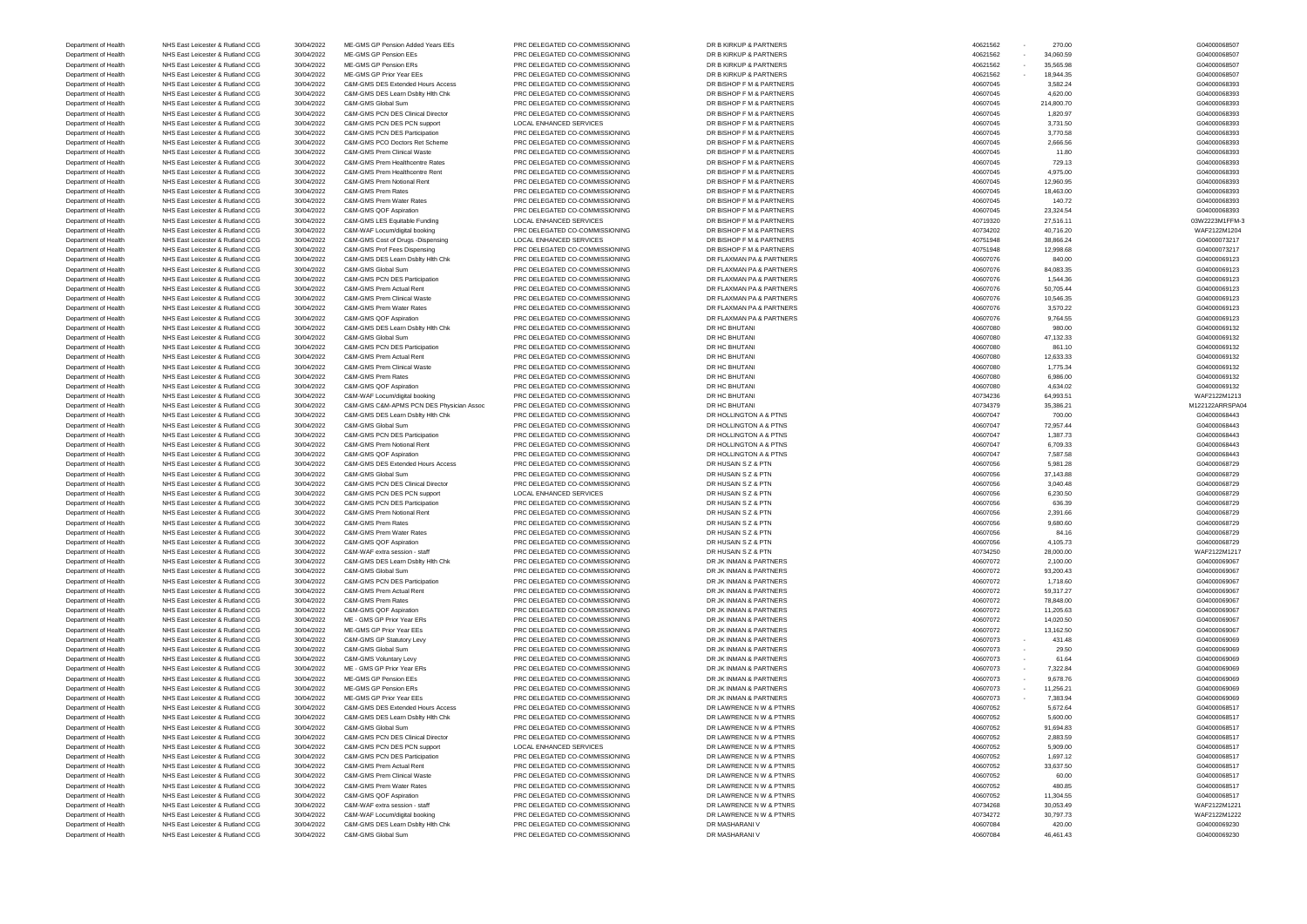| Department of Health                                                                         | NHS East Leicester & Rutland CCG                                     | 30/04/2022 | C&M-GMS PCN DES Participation                   | PRC DELEGATED CO-COMMISSIONING             | DR MASHARANI V                                  | 40607084             | 819.21       |              | G04000069230      |
|----------------------------------------------------------------------------------------------|----------------------------------------------------------------------|------------|-------------------------------------------------|--------------------------------------------|-------------------------------------------------|----------------------|--------------|--------------|-------------------|
| Department of Health                                                                         | NHS East Leicester & Rutland CCG                                     | 30/04/2022 | C&M-GMS Prem Actual Rent                        | PRC DELEGATED CO-COMMISSIONING             | DR MASHARANI V                                  | 40607084             | 329.33       |              | G04000069230      |
| Department of Health                                                                         | NHS East Leicester & Rutland CCG                                     | 30/04/2022 | C&M-GMS QOF Aspiration                          | PRC DELEGATED CO-COMMISSIONING             | DR MASHARANI V                                  | 40607084             | 4,678.67     |              | G04000069230      |
|                                                                                              |                                                                      |            |                                                 |                                            |                                                 |                      |              |              |                   |
| Department of Health                                                                         | NHS East Leicester & Rutland CCG                                     | 30/04/2022 | C&M-GMS DES Learn Dsblty Hlth Chk               | PRC DELEGATED CO-COMMISSIONING             | DR PROWSE G D W & PTNRS                         | 40607082             | 840.00       |              | G04000069216      |
| Department of Health                                                                         | NHS East Leicester & Rutland CCG                                     | 30/04/2022 | C&M-GMS Global Sum                              | PRC DELEGATED CO-COMMISSIONING             | DR PROWSE G D W & PTNRS                         | 40607082             | 108,956.63   |              | G04000069216      |
| Department of Health                                                                         | NHS East Leicester & Rutland CCG                                     | 30/04/2022 | <b>C&amp;M-GMS PCN DES Participation</b>        | PRC DELEGATED CO-COMMISSIONING             | DR PROWSE G D W & PTNRS                         | 40607082             | 2,027.03     |              | G04000069216      |
| Department of Health                                                                         | NHS East Leicester & Rutland CCG                                     | 30/04/2022 | C&M-GMS Prem Notional Rent                      | PRC DELEGATED CO-COMMISSIONING             | DR PROWSE G D W & PTNRS                         | 40607082             | 7,201.42     |              | G04000069216      |
| Department of Health                                                                         | NHS East Leicester & Rutland CCG                                     | 30/04/2022 | C&M-GMS QOF Aspiration                          | PRC DELEGATED CO-COMMISSIONING             | DR PROWSE G D W & PTNRS                         | 40607082             | 11,936.96    |              | G04000069216      |
|                                                                                              | NHS East Leicester & Rutland CCG                                     | 30/04/2022 | C&M-GMS Global Sum                              | PRC DELEGATED CO-COMMISSIONING             | DR RS HURWOOD & PARTNERS                        | 40607062             | 96,067.41    |              | G04000068866      |
| Department of Health                                                                         |                                                                      |            |                                                 |                                            |                                                 |                      |              |              |                   |
| Department of Health                                                                         | NHS East Leicester & Rutland CCG                                     | 30/04/2022 | C&M-GMS PCN DES Participation                   | PRC DELEGATED CO-COMMISSIONING             | DR RS HURWOOD & PARTNERS                        | 40607062             | 1,801.51     |              | G04000068866      |
| Department of Health                                                                         | NHS East Leicester & Rutland CCG                                     | 30/04/2022 | C&M-GMS Prem Actual Rent                        | PRC DELEGATED CO-COMMISSIONING             | DR RS HURWOOD & PARTNERS                        | 40607062             | 59,317.27    |              | G04000068866      |
| Department of Health                                                                         | NHS East Leicester & Rutland CCG                                     | 30/04/2022 | C&M-GMS QOF Aspiration                          | PRC DELEGATED CO-COMMISSIONING             | DR RS HURWOOD & PARTNERS                        | 40607062             | 10,509.24    |              | G04000068866      |
| Department of Health                                                                         | NHS East Leicester & Rutland CCG                                     | 30/04/2022 | C&M-GMS DES Learn Dsblty Hlth Chk               | PRC DELEGATED CO-COMMISSIONING             | DR S WOODING & PARTNERS                         | 40607049             | 420.00       |              | G04000068488      |
| Department of Health                                                                         | NHS East Leicester & Rutland CCG                                     | 30/04/2022 | C&M-GMS Global Sum                              | PRC DELEGATED CO-COMMISSIONING             | DR S WOODING & PARTNERS                         | 40607049             | 61,039.57    |              | G04000068488      |
|                                                                                              |                                                                      |            |                                                 |                                            |                                                 |                      |              |              |                   |
| Department of Health                                                                         | NHS East Leicester & Rutland CCG                                     | 30/04/2022 | C&M-GMS PCN DES Participation                   | PRC DELEGATED CO-COMMISSIONING             | DR S WOODING & PARTNERS                         | 40607049             | 1,115.62     |              | G04000068488      |
| Department of Health                                                                         | NHS East Leicester & Rutland CCG                                     | 30/04/2022 | C&M-GMS Prem Notional Rent                      | PRC DELEGATED CO-COMMISSIONING             | DR S WOODING & PARTNERS                         | 40607049             | 3,537.22     |              | G04000068488      |
| Department of Health                                                                         | NHS East Leicester & Rutland CCG                                     | 30/04/2022 | C&M-GMS QOF Aspiration                          | PRC DELEGATED CO-COMMISSIONING             | DR S WOODING & PARTNERS                         | 40607049             | 5,776.21     |              | G04000068488      |
| Department of Health                                                                         | NHS East Leicester & Rutland CCG                                     | 30/04/2022 | C&M-GMS Cost of Drugs -Dispensing               | <b>LOCAL ENHANCED SERVICES</b>             | DR S WOODING & PARTNERS                         | 40751953             | 58,078.85    |              | G04000073277      |
| Department of Health                                                                         | NHS East Leicester & Rutland CCG                                     | 30/04/2022 | C&M-GMS Prof Fees Dispensing                    | PRC DELEGATED CO-COMMISSIONING             | DR S WOODING & PARTNERS                         | 40751953             | 16,111.34    |              | G04000073277      |
|                                                                                              | NHS East Leicester & Rutland CCG                                     | 30/04/2022 | C&M-GMS DES Learn Dsblty Hith Chk               | PRC DELEGATED CO-COMMISSIONING             | DR SELMES & PARTNERS                            | 40607078             | 1,120.00     |              | G04000069129      |
| Department of Health                                                                         |                                                                      |            |                                                 |                                            |                                                 |                      |              |              |                   |
| Department of Health                                                                         | NHS East Leicester & Rutland CCG                                     | 30/04/2022 | C&M-GMS Global Sum                              | PRC DELEGATED CO-COMMISSIONING             | DR SELMES & PARTNERS                            | 40607078             | 80,399.98    |              | G04000069129      |
| Department of Health                                                                         | NHS East Leicester & Rutland CCG                                     | 30/04/2022 | C&M-GMS PCN DES Participation                   | PRC DELEGATED CO-COMMISSIONING             | DR SELMES & PARTNERS                            | 40607078             | 1,171.67     |              | G04000069129      |
| Department of Health                                                                         | NHS East Leicester & Rutland CCG                                     | 30/04/2022 | C&M-GMS Prem Notional Rent                      | PRC DELEGATED CO-COMMISSIONING             | DR SELMES & PARTNERS                            | 40607078             | 3,975.00     |              | G04000069129      |
| Department of Health                                                                         | NHS East Leicester & Rutland CCG                                     | 30/04/2022 | C&M-GMS Prem Water Rates                        | PRC DELEGATED CO-COMMISSIONING             | DR SELMES & PARTNERS                            | 40607078             | 234.07       |              | G04000069129      |
| Department of Health                                                                         | NHS East Leicester & Rutland CCG                                     | 30/04/2022 | C&M-GMS QOF Aspiration                          | PRC DELEGATED CO-COMMISSIONING             | DR SELMES & PARTNERS                            | 40607078             | 8,047.67     |              | G04000069129      |
|                                                                                              | NHS East Leicester & Rutland CCG                                     |            | ME-GMS GP Pension EEs                           | PRC DELEGATED CO-COMMISSIONING             | DR SELMES & PARTNERS                            | 40607078             | 976.50       |              | G04000069129      |
| Department of Health                                                                         |                                                                      | 30/04/2022 |                                                 |                                            |                                                 |                      |              |              |                   |
| Department of Health                                                                         | NHS East Leicester & Rutland CCG                                     | 30/04/2022 | ME-GMS GP Pension ERs                           | PRC DELEGATED CO-COMMISSIONING             | DR SELMES & PARTNERS                            | 40607078             | 1,509.90     |              | G04000069129      |
| Department of Health                                                                         | NHS East Leicester & Rutland CCG                                     | 30/04/2022 | C&M-GMS Cost of Drugs -Dispensing               | <b>LOCAL ENHANCED SERVICES</b>             | DR SELMES & PARTNERS                            | 40751972             | 66,478.20    |              | G04000073760      |
| Department of Health                                                                         | NHS East Leicester & Rutland CCG                                     | 30/04/2022 | C&M-GMS Prof Fees Dispensing                    | PRC DELEGATED CO-COMMISSIONING             | DR SELMES & PARTNERS                            | 40751972             | 18,290.75    |              | G04000073760      |
| Department of Health                                                                         | NHS East Leicester & Rutland CCG                                     | 30/04/2022 | C&M-GMS DES Learn Dsblty Hlth Chk               | PRC DELEGATED CO-COMMISSIONING             | DR SHANKS M P & PTNRS                           | 40607054             | 560.00       |              | G04000068703      |
| Department of Health                                                                         | NHS East Leicester & Rutland CCG                                     | 30/04/2022 | C&M-GMS Global Sum                              | PRC DELEGATED CO-COMMISSIONING             | DR SHANKS M P & PTNRS                           | 40607054             | 99,207.55    |              | G04000068703      |
|                                                                                              |                                                                      |            |                                                 |                                            |                                                 |                      |              |              |                   |
| Department of Health                                                                         | NHS East Leicester & Rutland CCG                                     | 30/04/2022 | <b>C&amp;M-GMS PCN DES Participation</b>        | PRC DELEGATED CO-COMMISSIONING             | DR SHANKS M P & PTNRS                           | 40607054             | 538.99       |              | G04000068703      |
| Department of Health                                                                         | NHS East Leicester & Rutland CCG                                     | 30/04/2022 | C&M-GMS PCO Doctors Ret Scheme                  | PRC DELEGATED CO-COMMISSIONING             | DR SHANKS M P & PTNRS                           | 40607054             | 1,333.28     |              | G04000068703      |
| Department of Health                                                                         | NHS East Leicester & Rutland CCG                                     | 30/04/2022 | <b>C&amp;M-GMS Prem Clinical Waste</b>          | PRC DELEGATED CO-COMMISSIONING             | DR SHANKS M P & PTNRS                           | 40607054             | 2,007.37     |              | G04000068703      |
| Department of Health                                                                         | NHS East Leicester & Rutland CCG                                     | 30/04/2022 | C&M-GMS Prem Notional Rent                      | PRC DELEGATED CO-COMMISSIONING             | DR SHANKS M P & PTNRS                           | 40607054             | 2,458.33     |              | G04000068703      |
| Department of Health                                                                         | NHS East Leicester & Rutland CCG                                     | 30/04/2022 | C&M-GMS QOF Aspiration                          | PRC DELEGATED CO-COMMISSIONING             | DR SHANKS M P & PTNRS                           | 40607054             | 4,881.26     |              | G04000068703      |
|                                                                                              |                                                                      |            |                                                 |                                            |                                                 |                      |              |              |                   |
| Department of Health                                                                         | NHS East Leicester & Rutland CCG                                     | 30/04/2022 | C&M-GMS Global Sum                              | PRC DELEGATED CO-COMMISSIONING             | DR T TOBIN & PARTNERS T/A BUSHLOE SURGERY       | 40607058             | 86,255.57    |              | G04000068787      |
| Department of Health                                                                         | NHS East Leicester & Rutland CCG                                     | 30/04/2022 | <b>C&amp;M-GMS PCN DES Participation</b>        | PRC DELEGATED CO-COMMISSIONING             | DR T TOBIN & PARTNERS T/A BUSHLOE SURGERY       | 40607058             | 1,587.54     |              | G04000068787      |
| Department of Health                                                                         | NHS East Leicester & Rutland CCG                                     | 30/04/2022 | C&M-GMS PCO Doctors Ret Scheme                  | PRC DELEGATED CO-COMMISSIONING             | DR T TOBIN & PARTNERS T/A BUSHLOE SURGERY       | 40607058             | 6,666.56     |              | G04000068787      |
| Department of Health                                                                         | NHS East Leicester & Rutland CCG                                     | 30/04/2022 | C&M-GMS Prem Rates                              | PRC DELEGATED CO-COMMISSIONING             | DR T TOBIN & PARTNERS T/A BUSHLOE SURGERY       | 40607058             | 53,760.00    |              | G04000068787      |
| Department of Health                                                                         | NHS East Leicester & Rutland CCG                                     | 30/04/2022 | C&M-GMS Prem Water Rates                        | PRC DELEGATED CO-COMMISSIONING             | DR T TOBIN & PARTNERS T/A BUSHLOE SURGERY       | 40607058             | 936.38       |              | G04000068787      |
| Department of Health                                                                         | NHS East Leicester & Rutland CCG                                     | 30/04/2022 | C&M-GMS QOF Aspiration                          | PRC DELEGATED CO-COMMISSIONING             | DR T TOBIN & PARTNERS T/A BUSHLOE SURGERY       | 40607058             | 12,529.42    |              | G04000068787      |
|                                                                                              |                                                                      |            |                                                 |                                            |                                                 |                      |              |              |                   |
| Department of Health                                                                         | NHS East Leicester & Rutland CCG                                     | 30/04/2022 | ME - GMS GP Prior Year ERs                      | PRC DELEGATED CO-COMMISSIONING             | DR T TOBIN & PARTNERS T/A BUSHLOE SURGERY       | 40607058             | 0.02         |              | G04000068787      |
| Department of Health                                                                         | NHS East Leicester & Rutland CCG                                     | 30/04/2022 | C&M-GMS Global Sum                              | PRC DELEGATED CO-COMMISSIONING             | DR WATSON H J & PARTNERS                        | 40607041             | 56,250.60    |              | G04000068349      |
| Department of Health                                                                         | NHS East Leicester & Rutland CCG                                     | 30/04/2022 | C&M-GMS PCN DES Participation                   | PRC DELEGATED CO-COMMISSIONING             | DR WATSON H J & PARTNERS                        | 40607041             | 1,029.60     |              | G04000068349      |
| Department of Health                                                                         | NHS East Leicester & Rutland CCG                                     | 30/04/2022 | <b>C&amp;M-GMS Prem Clinical Waste</b>          | PRC DELEGATED CO-COMMISSIONING             | DR WATSON H J & PARTNERS                        | 40607041             | 5,595.71     |              | G04000068349      |
| Department of Health                                                                         | NHS East Leicester & Rutland CCG                                     | 30/04/2022 | C&M-GMS Prem Notional Rent                      | PRC DELEGATED CO-COMMISSIONING             | DR WATSON H J & PARTNERS                        | 40607041             | 4,141.67     |              | G04000068349      |
| Department of Health                                                                         | NHS East Leicester & Rutland CCG                                     | 30/04/2022 | C&M-GMS Prem Water Rates                        | PRC DELEGATED CO-COMMISSIONING             | DR WATSON H J & PARTNERS                        | 40607041             | 211.82       |              | G04000068349      |
|                                                                                              |                                                                      |            |                                                 |                                            |                                                 |                      |              |              |                   |
| Department of Health                                                                         | NHS East Leicester & Rutland CCG                                     | 30/04/2022 | C&M-GMS QOF Aspiration                          | PRC DELEGATED CO-COMMISSIONING             | DR WATSON H J & PARTNERS                        | 40607041             | 6,635.66     |              | G04000068349      |
| Department of Health                                                                         | NHS East Leicester & Rutland CCG                                     | 30/04/2022 | Heare Srv Rec NHS Trust                         | AMBULANCE SERVICES                         | EAST MIDLANDS AMBULANCE SERVICE NHS TRUST       | 40600836             | 898,020.11   |              | RX9NFT03WAPR22    |
| Department of Health                                                                         | NHS East Leicester & Rutland CCG                                     | 30/04/2022 | C&M-GMS IT Comm Servs - GP Practices            | <b>GP FORWARD VIEW</b>                     | <b>ENGAGE HEALTH SYSTEMS LTD</b>                | 40569135             | 29,199.60    | GB 310163658 | <b>INV0786</b>    |
| Department of Health                                                                         | NHS East Leicester & Rutland CCG                                     | 30/04/2022 | Clinical&Medical-Clinical Other                 | MENTAL HEALTH CONTRACTS                    | EYRES MONSELL CLUB FOR YOUNG PEOPLE             | 40585548             | 28,248.00    |              | 1058              |
| Department of Health                                                                         | NHS East Leicester & Rutland CCG                                     | 30/04/2022 | Clinical&Medical-Clinical Other                 | MENTAL HEALTH CONTRACTS                    | FALCON SUPPORT SERVICES EM LTD                  | 40713963             | 36,761.10    |              | MAR220009         |
|                                                                                              |                                                                      |            |                                                 |                                            |                                                 |                      |              |              |                   |
| Department of Health                                                                         | NHS East Leicester & Rutland CCG                                     | 30/04/2022 | Clinical&Medical-Independent Sector             | <b>ACUTE COMMISSIONING</b>                 | FITZWILLIAM HOSPITAL                            | 40518047             | 70,589.67    |              | APR22FW03WSC01    |
| Department of Health                                                                         | NHS East Leicester & Rutland CCG                                     | 30/04/2022 | Hcare Srv Rec NHS Trust                         | <b>ACUTE COMMISSIONING</b>                 | <b>GEORGE ELIOT HOSPITAL NHS TRUST</b>          | 40600837             | 46,450.91    | GB 654922420 | RLTNFT03WAPR22    |
| Department of Health                                                                         | NHS East Leicester & Rutland CCG                                     | 30/04/2022 | C&M-GMS DES Learn Dsblty Hlth Chk               | PRC DELEGATED CO-COMMISSIONING             | <b>GLENFIELD SURGERY (THE)</b>                  | 40607039             | 700.00       |              | G04000068241      |
| Department of Health                                                                         | NHS East Leicester & Rutland CCG                                     | 30/04/2022 | C&M-GMS Global Sum                              | PRC DELEGATED CO-COMMISSIONING             | <b>GLENFIELD SURGERY (THE)</b>                  | 40607039             | 108,339.38   |              | G04000068241      |
| Department of Health                                                                         | NHS East Leicester & Rutland CCG                                     | 30/04/2022 | C&M-GMS PCN DES Participation                   | PRC DELEGATED CO-COMMISSIONING             | <b>GLENFIELD SURGERY (THE)</b>                  | 40607039             | 1,983.20     |              | G04000068241      |
| Department of Health                                                                         | NHS East Leicester & Rutland CCG                                     | 30/04/2022 | C&M-GMS Prem Notional Rent                      | PRC DELEGATED CO-COMMISSIONING             | <b>GLENFIELD SURGERY (THE)</b>                  | 40607039             | 8,321.83     |              | G04000068241      |
|                                                                                              |                                                                      |            |                                                 |                                            |                                                 |                      |              |              |                   |
| Department of Health                                                                         | NHS East Leicester & Rutland CCG                                     | 30/04/2022 | C&M-GMS QOF Aspiration                          | PRC DELEGATED CO-COMMISSIONING             | <b>GLENFIELD SURGERY (THE)</b>                  | 40607039             | 11,699.37    |              | G04000068241      |
| Department of Health                                                                         | NHS East Leicester & Rutland CCG                                     | 30/04/2022 | Clinical&Medical-Clinical Other                 | MENTAL HEALTH CONTRACTS                    | HELP THE HOMELESS LEICESTER                     | 40651345             | 50,000.00    |              | <b>INV000046</b>  |
| Department of Health                                                                         | NHS East Leicester & Rutland CCG                                     | 30/04/2022 | Apprenticeship Levy Payable                     | <b>BALANCE SHEET</b>                       | <b>HMRC</b>                                     | 40556488             | 424.00       | 654457614    | 120PY005699782212 |
| Department of Health                                                                         | NHS East Leicester & Rutland CCG                                     | 30/04/2022 | Income tax <1Yr                                 | <b>BALANCE SHEET</b>                       | <b>HMRC</b>                                     | 40556488             | 44,387.05    | 654457614    | 120PY005699782212 |
| Department of Health                                                                         | NHS East Leicester & Rutland CCG                                     | 30/04/2022 | Income tax <1Yr-Student Loans                   | <b>BALANCE SHEET</b>                       | <b>HMRC</b>                                     | 40556488             | 1,245.00     | 654457614    | 120PY005699782212 |
| Department of Health                                                                         | NHS East Leicester & Rutland CCG                                     | 30/04/2022 | National Insurance < 1 yr-NI- ERS               | <b>BALANCE SHEET</b>                       | <b>HMRC</b>                                     | 40556488             | 36,344.70    | 654457614    | 120PY005699782212 |
|                                                                                              |                                                                      |            |                                                 |                                            |                                                 |                      |              |              |                   |
| Department of Health                                                                         | NHS East Leicester & Rutland CCG                                     | 30/04/2022 | National Insurance < 1 yr-NI-EES                | <b>BALANCE SHEET</b>                       | <b>HMRC</b>                                     | 40556488             | 27,740.30    | 654457614    | 120PY005699782212 |
| Department of Health                                                                         | NHS East Leicester & Rutland CCG                                     | 30/04/2022 | Clinical&Medical-Clinical Other                 | MENTAL HEALTH CONTRACTS                    | HOSPICE HOPE                                    | 40585549             | 33,900.00    |              | HH00322           |
| Department of Health                                                                         | NHS East Leicester & Rutland CCG                                     | 30/04/2022 | C&M-GMS DES Learn Dsblty Hith Chk               | PRC DELEGATED CO-COMMISSIONING             | HUSBANDS BOSWORTH SURGERY                       | 40607070             | 700.00       |              | G04000069061      |
| Department of Health                                                                         | NHS East Leicester & Rutland CCG                                     | 30/04/2022 | C&M-GMS Global Sum                              | PRC DELEGATED CO-COMMISSIONING             | HUSBANDS BOSWORTH SURGERY                       | 40607070             | 39,080.15    |              | G04000069061      |
| Department of Health                                                                         | NHS East Leicester & Rutland CCG                                     | 30/04/2022 | C&M-GMS PCN DES Participation                   | PRC DELEGATED CO-COMMISSIONING             | HUSBANDS BOSWORTH SURGERY                       | 40607070             | 659.91       |              | G04000069061      |
|                                                                                              |                                                                      |            |                                                 |                                            |                                                 |                      |              |              |                   |
| Department of Health                                                                         | NHS East Leicester & Rutland CCG                                     | 30/04/2022 | C&M-GMS Prem Notional Rent                      | PRC DELEGATED CO-COMMISSIONING             | HUSBANDS BOSWORTH SURGERY                       | 40607070             | 3,371.47     |              | G04000069061      |
| Department of Health                                                                         | NHS East Leicester & Rutland CCG                                     | 30/04/2022 | C&M-GMS Prem Rates                              | PRC DELEGATED CO-COMMISSIONING             | HUSBANDS BOSWORTH SURGERY                       | 40607070             | 23,328.25    |              | G04000069061      |
| Department of Health                                                                         | NHS East Leicester & Rutland CCG                                     | 30/04/2022 | C&M-GMS QOF Aspiration                          | PRC DELEGATED CO-COMMISSIONING             | HUSBANDS BOSWORTH SURGERY                       | 40607070             | 3,975.06     |              | G04000069061      |
| Department of Health                                                                         | NHS East Leicester & Rutland CCG                                     | 30/04/2022 | C&M-GMS Cost of Drugs -Dispensing               | <b>LOCAL ENHANCED SERVICES</b>             | HUSBANDS BOSWORTH SURGERY                       | 40751966             | 45,852.57    |              | G04000073669      |
| Department of Health                                                                         | NHS East Leicester & Rutland CCG                                     | 30/04/2022 | C&M-GMS Prof Fees Dispensing                    | PRC DELEGATED CO-COMMISSIONING             | HUSBANDS BOSWORTH SURGERY                       | 40751966             | 12,279.33    |              | G04000073669      |
| Department of Health                                                                         | NHS East Leicester & Rutland CCG                                     | 30/04/2022 | Utilisation-Cont Care<1Yr                       | <b>BALANCE SHEET</b>                       | JANE T CUSHLEY                                  | 40498566             | 25,242.14    |              | UPR040322JTC      |
|                                                                                              |                                                                      |            |                                                 |                                            |                                                 |                      |              |              |                   |
| Department of Health                                                                         | NHS East Leicester & Rutland CCG                                     | 30/04/2022 | Clinical&Medical-Clinical Other                 | CONTINUING HEALTHCARE ASSESSMENT & SUPPORT | KALU TRAINING CONSULTANCY LTD                   | 40610669             | 25,000.00    |              | 2515              |
| Department of Health                                                                         | NHS East Leicester & Rutland CCG                                     | 30/04/2022 | Hcare Srv Rec Fdtn Trust-Contract Cost per Case | ACUTE COMMISSIONING                        | KETTERING GENERAL HOSPITAL NHS FOUNDATION TRUST | 40569150             | 1,019,896.00 | 654926604    | A0043937          |
| Department of Health                                                                         | NHS East Leicester & Rutland CCG                                     | 30/04/2022 | Hcare Srv Rec Fdtn Trust-Contract Cost per Case | <b>ACUTE COMMISSIONING</b>                 | KETTERING GENERAL HOSPITAL NHS FOUNDATION TRUST | 40569164             | 1,019,896.00 | 654926604    | A0043951          |
|                                                                                              |                                                                      |            |                                                 |                                            |                                                 | 40600843             | 982,329.53   | 654926604    | RNQFTR03WAPR22    |
|                                                                                              | NHS East Leicester & Rutland CCG                                     | 30/04/2022 | Hcare Srv Rec Fdtn Trust-Contract Cost per Case | ACUTE COMMISSIONING                        | KETTERING GENERAL HOSPITAL NHS FOUNDATION TRUST |                      |              |              |                   |
|                                                                                              |                                                                      |            |                                                 |                                            |                                                 |                      |              |              |                   |
|                                                                                              | NHS East Leicester & Rutland CCG                                     | 30/04/2022 | C&M-GMS QOF Achievement                         | PRC DELEGATED CO-COMMISSIONING             | LATHAM HOUSE MEDICAL PRACTICE                   | 40518052             | 43,179.74    |              | 2021QOFC82038     |
|                                                                                              | NHS East Leicester & Rutland CCG                                     | 30/04/2022 | C&M-GMS LES Equitable Funding                   | <b>LOCAL ENHANCED SERVICES</b>             | LATHAM HOUSE MEDICAL PRACTICE                   | 40719331             | 48,738.76    |              | 03W2223M1FFM-10   |
| Department of Health<br>Department of Health<br>Department of Health<br>Department of Health | NHS East Leicester & Rutland CCG                                     | 30/04/2022 | C&M-WAF other physicians                        | PRC DELEGATED CO-COMMISSIONING             | LATHAM HOUSE MEDICAL PRACTICE                   | 40734210             | 29,500.39    |              | WAF2122M1206      |
| Department of Health                                                                         | NHS East Leicester & Rutland CCG<br>NHS East Leicester & Rutland CCG | 30/04/2022 | C&M-APMS PCN DES Clin Pharmacist                | PRC DELEGATED CO-COMMISSIONING             | LATHAM HOUSE MEDICAL PRACTICE                   | 40734288<br>40479617 | 34,709.86    |              | M122122ARRSCP03   |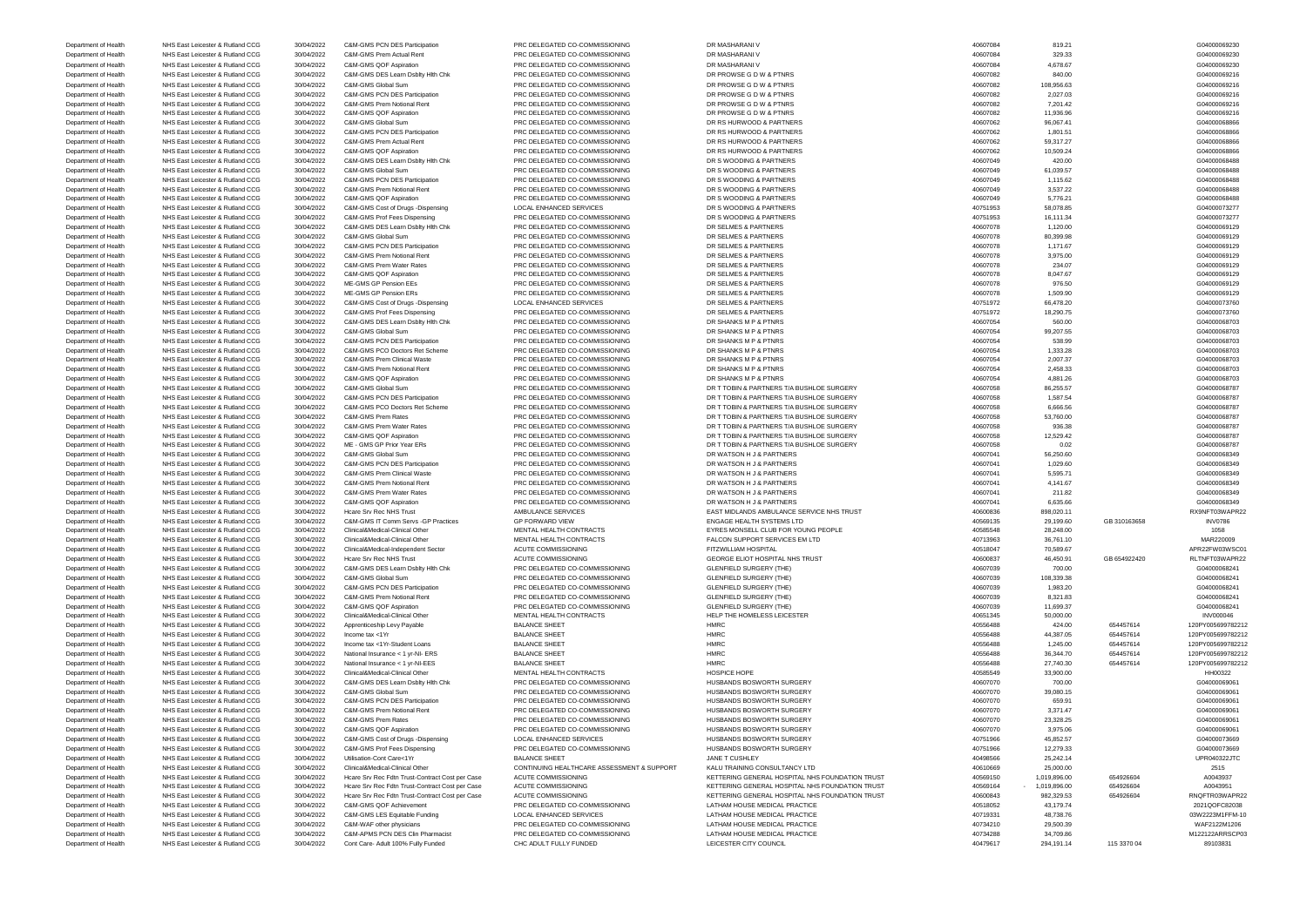Department of Health NHS East Leicester & Rutland CCG 30/04/2022 C&M-GMS Prof Fees Dispensing PRC DELEGATED CO-COMMISSIONING SOUTH LEICESTERSHIRE MEDICAL GROUP 40751946 7,848.00 40761946 7,848.00 604000073195

Department of Health NHS East Leicester & Rutland CCG 30/04/2022 Clinical&Medical-Clinical Other CLINICAL ASSESSMENT AND TREATMENT CENTRES LEICESTER CITY COUNCIL 40518041 40518041 60,000.00 115 3370 04 89116377 04 89116377 Department of Health NHS East Leicester & Rutland CCG 30/04/2022 Clinical&Medical-Othe Public Sector MENTAL HEALTH CONTRACTS LEICESTER CITY COUNCIL And the manufacture and the sector and the sector of the MENTAL HEALTH CON Department of Health NHS East Leicester & Rutland CCG 30/04/2022 Clinical&Medical-Othe Public Sector MENTAL HEALTH CONTRACTS LEICESTER CITY COUNCIL And the manufacture and the sector and the sector of the MENTAL HEALTH CON Department of Health NHS East Leicester & Rutland CCG 30/04/2022 Clinical&Medical-Othe Public Sector COMMISSIONING - NON ACUTE LEICESTER CITY COUNCIL LEICESTER CITY COUNCIL 40651349 66,480.00 115 3370 04 89103781 Department of Health NHS East Leicester & Rutland CCG 30/04/2022 Clinical&Medical-Othe Public Sector COMMISSIONING - NON ACUTE LEICESTER CITY COUNCIL LEICESTER CITY COUNCIL 40651423 - 66,480.00 115 3370 04 89126956 Department of Health NHS East Leicester & Rutland CCG 30/04/2022 Rent CORPORATE COSTS & SERVICES LEICESTERSHIRE COUNTY COUNCIL 40530080 35,500.00 115337102 6290688 Department of Health NHS East Leicester & Rutland CCG 30/04/2022 Clinical&Medical-Othe Public Sector MENTAL HEALTH CONTRACTS LEICESTERSHIRE COUNTY COUNCIL 40651398 41,493.00 115337102 100098180 Department of Health NHS East Leicester & Rutland CCG 30/04/2022 Clinical&Medical-Othe Public Sector MENTAL HEALTH CONTRACTS LEICESTERSHIRE COUNTY COUNCIL 40679950 100,000.00 115337102 100104939 Department of Health NHS East Leicester & Rutland CCG 30/04/2022 Cont Care- Adult 100% Fully Funded CHC ADULT FULLY FUNDED LEICESTERSHIRE COUNTY COUNCIL 4D689379 47,339.98 115337102 100103837 Department of Health NHS East Leicester & Rutland CCG 30/04/2022 Clinical&Medical-Othe Public Sector REABLEMENT REABLEMENT LEICESTERSHIRE COUNTY COUNCIL 40746497 29,176.00 115337102 100103853 Department of Health NHS East Leicester & Rutland CCG 30/04/2022 Clinical&Medical-Othe Public Sector COMMISSIONING - NON ACUTE LEICESTERSHIRE COUNTY COUNCIL 40746503 38,338.50 115337102 100104989 Department of Health NHS East Leicester & Rutland CCG 30/04/2022 Clinical&Medical-Othe Public Sector REABLEMENT REABLEMENT LEICESTERSHIRE COUNTY COUNCIL And the manuform of the status and the status 100110018 Department of Health NHS East Leicester & Rutland CCG 30/04/2022 Clinical&Medical-Clinical Other MENTAL HEALTH CONTRACTS LEICESTER SHIRE LEICESTER AND RUTLAND COMMUNITY FOUNDATION 49,999.00 49,999.00 49,999.00 561 Department of Health NHS East Leicester & Rutland CCG 30/04/2022 Clinical&Medical-Clinical Other MENTAL HEALTH CONTRACTS LEICESTER SHIRE LEICESTER AND RUTLAND COMMUNITY FOUNDATION 40502718 49,999.00 49,999.00 654969872 560 Department of Health NHS East Leicester & Rutland CCG 30/04/2022 Clinical&Medical-Serv Recd-NHS Trst PROGRAMME PROJECTS LEICESTERSHIRE PARTNERSHIP NHS TRUST 40479621 63/750.00 654969872 653084 Department of Health NHS East Leicester & Rutland CCG 30/04/2022 Computer Software/License PROGRAMME PROJECTS LEICESTERSHIRE PARTNERSHIP NHS TRUST 40532507 40532507 262,000.00 654969872 53094 Department of Health NHS East Leicester & Rutland CCG 30/04/2022 Hcare Srv Rec NHS Trust MENTAL HEALTH CONTRACTS LEICESTERSHIRE PARTNERSHIP NHS TRUST 40600838 5,829,583.00 654969872 RT5NFT03WAPR22 Department of Health NHS East Leicester & Rutland CCG 30/04/2022 Clinical&Medical-Independent Sector PLANNED CARE LART DO DEPARTMENT CARE LOCALLY COMMUNITY INTEREST COMPANY 40689391 234,007.00 2545 2016 2595 2396 234,007.0 Department of Health NHS East Leicester & Rutland CCG 30/04/2022 Clinical&Medical-Independent Sector ACUTE COMMISSIONING LLR PATIENT CARE LOCALLY COMMUNITY INTEREST COMPANY 40802588 172,201.53 172,201.53 3606 Department of Health NHS East Leicester & Rutland CCG 30/04/2022 Clinical&Medical-Voluntary Sector COMMUNITY SERVICES LOROS LOROS 40610839 40610839 169,381.76 169,381.76 1872 Department of Health NHS East Leicester & Rutland CCG 30/04/2022 C&M-GMS DES Learn Dsblty Hlth Chk PRC DELEGATED CO-COMMISSIONING MARKET OVERTON & SOMERBY SURGERIES (C82649) 40622489 140.00 40622489 140.00 G04000068396 Department of Health NHS East Leicester & Rutland CCG 30/04/2022 C&M-GMS Global Sum PRC DELEGATED CO-COMMISSIONING MARKET OVERTON & SOMERBY SURGERIES (C82649) 40622489 44,195.78 44,195.78 44,195.78 604000068396 Department of Health NHS East Leicester & Rutland CCG 30/04/2022 C&M-GMS PCN DES Participation PRC DELEGATED CO-COMMISSIONING MARKET OVERTON & SOMERBY SURGERIES (C82649) 40622489 782.57 782.57 604000068396 Department of Health NHS East Leicester & Rutland CCG 30/04/2022 C&M-GMS Prem Clinical Waste PRC DELEGATED CO-COMMISSIONING MARKET OVERTON & SOMERBY SURGERIES (C82649) 40622489 616.16 616.16 614000068396 616.16 60400006839 Department of Health NHS East Leicester & Rutland CCG 30/04/2022 C&M-GMS Prem Notional Rent PRC DELEGATED CO-COMMISSIONING MARKET OVERTON & SOMERBY SURGERIES (C82649) 40622489 6,208.33 6620433 6,0400068396 6,208.33 G040000 Department of Health NHS East Leicester & Rutland CCG 30/04/2022 C&M-GMS Prem Rates PRC DELEGATED CO-COMMISSIONING MARKET OVERTON & SOMERBY SURGERIES (C82649) 40622489 4,091.80 4,091.80 4,091.80 4,091.80 604000068396 Department of Health NHS East Leicester & Rutland CCG 30/04/2022 C&M-GMS QOF Aspiration PRC DELEGATED CO-COMMISSIONING MARKET OVERTON & SOMERBY SURGERIES (C82649) 40622489 4,321.27 40622489 4,321.27 40622489 4,321.27 Department of Health NHS East Leicester & Rutland CCG 30/04/2022 ME-GMS GP Pension EEs Adjustments PRC DELEGATED CO-COMMISSIONING MARKET OVERTON & SOMERBY SURGERIES (C82649) 40622489 1,627.50 1,627.50 1,627.50 604000068396 Department of Health NHS East Leicester & Rutland CCG 30/04/2022 ME-GMS GP Pension ERS Adjustments PRC DELEGATED CO-COMMISSIONING MARKET OVERTON & SOMERBY SURGERIES (C82649) 40622489 40622489 2,516.50 2,516.50 G04000068396 Department of Health NHS East Leicester & Rutland CCG 30/04/2022 C&M-GMS Cost of Drugs -Dispensing LOCAL ENHANCED SERVICES MARKET OVERTON & SOMERBY SURGERIES (C82649) 40751950 47,510.99 47,510.99 47,510.99 604000073219 Department of Health NHS East Leicester & Rutland CCG 30/04/2022 C&M-GMS Prof Fees Dispensing PRC DELEGATED CO-COMMISSIONING MARKET OVERTON & SOMERBY SURGERIES (C82649) 40751950 7,759.68 7,759.68 7,759.68 604000073219 Department of Health NHS East Leicester & Rutland CCG 30/04/2022 C&M-GMS LES LTC Case Management COMMISSIONING SCHEMES MEDICINES MANAGEMENT SOLUTIONS LTD 40770919 57,690.00 57,690.00 57,690.00 2497 Department of Health NHS East Leicester & Rutland CCG 30/04/2022 Clinical&Medical-Clinical Other MENTAL HEALTH CONTRACTS MENTAL HEALTH MATTERS 4058553 149,390.00 43008309 40585553 149,390.00 43008309 Department of Health NHS East Leicester & Rutland CCG 30/04/2022 Clinical&Medical-Clinical Other MENTAL HEALTH CONTRACTS NEW FUTURES PROJECT 40585544 49,996.32 49,996.32 49,996.32 232122 Department of Health NHS East Leicester & Rutland CCG 30/04/2022 Clinical&Medical-Independent Sector ACUTE COMMISSIONING NEW MEDICAL SYSTEMS LTD 40651401 67,451.67 275051903 6450 Department of Health NHS East Leicester & Rutland CCG 30/04/2022 Charges from CSU CORPORATE COSTS & SERVICES NHS MIDLANDS AND LANCASHIRE CSU 40518007 32,876.86 GB 654442045 7312323540 Department of Health NHS East Leicester & Rutland CCG 30/04/2022 Charges from CSU CORPORATE COSTS & SERVICES NHS MIDLANDS AND LANCASHIRE CSU 40518067 - 32,876.86 GB 654442045 7312323783 Department of Health NHS East Leicester & Rutland CCG 30/04/2022 Charges from CSU CONTINUING HEALTHCARE ASSESSMENT & SUPPORT NHS MIDLANDS AND LANCASHIRE CSU 40610707 76,564.69 GB 654442045 7312323816 Department of Health NHS East Leicester & Rutland CCG 30/04/2022 Charges from CSU CORPORATE COSTS & SERVICES NHS MIDLANDS AND LANCASHIRE CSU 40610707 65,712.97 GB 654442045 7312323816 Department of Health NHS East Leicester & Rutland CCG 30/04/2022 Charges from CSU QUALITY PREMIUM PROGRAMME NHS MIDLANDS AND LANCASHIRE CSU 40610707 13,740.62 GB 654442045 7312323816 Department of Health NHS East Leicester & Rutland CCG 30/04/2022 Clinical&Medical-Clinical Other LOCAL ENHANCED SERVICES NORTH CHARNWOOD GP COMMUNITY NETWORK LTD 40651357 118,000.00 118,000.00 INV0046 Department of Health NHS East Leicester & Rutland CCG 30/04/2022 Hcare Srv Rec Fdtn Trust-Contract Cost per Case ACUTE COMMISSIONING NORTH WEST ANGLIA NHS FOUNDATION TRUST 40600839 781,290.49 GB654936110 R07FTR03WAPR22 Department of Health NHS East Leicester & Rutland CCG 30/04/2022 Hcare Srv Rec NHS Trust ACUTE COMMISSIONING NORTHAMPTON GENERAL HOSPITAL NHS TRUST 40600840 69,445.05 654933707 RNSNFT03WAPR22 Department of Health NHS East Leicester & Rutland CCG 30/04/2022 Hcare Srv Rec NHS Trust ACUTE COMMISSIONING NOTTINGHAM UNIVERSITY HOSPITALS NHS TRUST 40600845 526,990.77 654434827 RX1NFT03WAPR22 Department of Health NHS East Leicester & Rutland CCG 30/04/2022 Hcare Srv Rec NHS Trust MENTAL HEALTH CONTRACTS NOTTINGHAM UNIVERSITY HOSPITALS NHS TRUST 40633854 30,916.00 654434827 2000123052<br>Department of Health NHS Ea Department of Health NHS East Leicester & Rutland CCG 30/04/2022 Clinical&Medical-Independent Sector ACUTE COMMISSIONING NUFFIELD HEALTH 40610697 150,020.93 564291137 564291137 FPSC003339 Department of Health NHS East Leicester & Rutland CCG 30/04/2022 Clinical&Medical-Independent Sector ACUTE COMMISSIONING NUFFIELD HEALTH 40793558 - 59,460.18 564291137 FPSC003528CN Department of Health NHS East Leicester & Rutland CCG 30/04/2022 C&M-GMS DES Extended Hours Access PRC DELEGATED CO-COMMISSIONING OAKHAM MEDICAL PRACTICE 40610508 4,783.08 4,783.08 4,783.08 4,783.08 4,783.08 604000068644 Department of Health NHS East Leicester & Rutland CCG 30/04/2022 C&M-GMS Global Sum PRC DELEGATED CO-COMMISSIONING OAKHAM MEDICAL PRACTICE 40610508 40610508 40610508 120,365.47 40610508 40610508 40610508 120,365.47 G040000 Department of Health NHS East Leicester & Rutland CCG 30/04/2022 C&M-GMS PCN DES Clinical Director PRC DELEGATED CO-COMMISSIONING OAKHAM MEDICAL PRACTICE 40610508 2,431.40 40610508 2,431.40 G04000068644 GO4000068644 ASS 2. Department of Health NHS East Leicester & Rutland CCG 30/04/2022 C&M-GMS PCN DES PCN support LOCAL ENHANCED SERVICES OAKHAM MEDICAL PRACTICE 40610508 4,982.38 4,982.38 4,982.38 4,982.38 4,982.38 4,982.38 4,982.38 4,982.38 Department of Health NHS East Leicester & Rutland CCG 30/04/2022 C&M-GMS PCN DES Participation PRC DELEGATED CO-COMMISSIONING OAKHAM MEDICAL PRACTICE 40610508 40610508 40610508 2,315.85 2,315.85 604000068644 Department of Health NHS East Leicester & Rutland CCG 30/04/2022 C&M-GMS Prem Actual Rent PRC DELEGATED CO-COMMISSIONING OAKHAM MEDICAL PRACTICE 40610508 40610508 40610508 216.67 216.67 2016.000068644 Department of Health NHS East Leicester & Rutland CCG 30/04/2022 C&M-GMS Prem Clinical Waste PRC DELEGATED CO-COMMISSIONING OAKHAM MEDICAL PRACTICE 40610508 40610508 40610508 40610508 40610508 40610508 40610508 40610508 40 Department of Health NHS East Leicester & Rutland CCG 30/04/2022 C&M-GMS Prem Rates PRC DELEGATED CO-COMMISSIONING OAKHAM MEDICAL PRACTICE 40610508 40610508 40610508 11,102.75 40610508 11,102.75 604000068644 Department of Health NHS East Leicester & Rutland CCG 30/04/2022 C&M-GMS Prem Water Rates PRC DELEGATED CO-COMMISSIONING OAKHAM MEDICAL PRACTICE 40610508 40610508 40610508 13.15 40610508 13.15 G04000068644 Department of Health NHS East Leicester & Rutland CCG 30/04/2022 C&M-GMS QOF Aspiration PRC DELEGATED CO-COMMISSIONING OAKHAM MEDICAL PRACTICE 40610508 40610508 40610508 14,807.95 40810508 40610508 40610508 40610508 406105 Department of Health NHS East Leicester & Rutland CCG 30/04/2022 Clinical&Medical-Independent Sector COMMUNITY SERVICES ONEPRIMARYCARE ONEPRIMARYCARE 40633967 32,494.00 1004151 Department of Health NHS East Leicester & Rutland CCG 30/04/2022 Clinical&Medical-Independent Sector ACUTE COMMISSIONING OPCARE LTD QPCARE LTD 40585556 153,215.02 607251365 07251365 0981047594 Department of Health NHS East Leicester & Rutland CCG 30/04/2022 Clinical&Medical-Clinical Other MENTAL HEALTH CONTRACTS PEEPUL CENTRE PEEPUL CENTRE 40502723 27,055.00 254 Department of Health NHS East Leicester & Rutland CCG 30/04/2022 C&M-GMS IT Comm Servs -GP Practices PRIMARY CARE IT PHOENIX SOFTWARE LTD PHOENIX SOFTWARE LTD 40492530 163,567.80 755349015 0PI926334 Department of Health NHS East Leicester & Rutland CCG 30/04/2022 C&M-GMS IT Comm Servs -GP Practices PRIMARY CARE IT PHOENIX SOFTWARE LTD ADAME LTD 40492530 32,713.56 755349015 0PI926334 Department of Health NHS East Leicester & Rutland CCG 30/04/2022 Cont Care-Learning Disab(<65) CHC ADULT JOINT FUNDED RUTLAND COUNTY COUNCIL 40098530 44,286.17 121725207 9135347 Department of Health NHS East Leicester & Rutland CCG 30/04/2022 Clinical&Medical-Othe Public Sector MENTAL HEALTH CONTRACTS RUTLAND COUNTY COUNCIL 4058554 55,207.19 121725207 9137885 Department of Health NHS East Leicester & Rutland CCG 30/04/2022 Clinical&Medical-Othe Public Sector MENTAL HEALTH CONTRACTS RUTLAND COUNTY COUNCIL ALLTH CONTRACTS A 40651355 - 42,166.20 121725207 9137884 Department of Health NHS East Leicester & Rutland CCG 30/04/2022 Clinical&Medical-Othe Public Sector MENTAL HEALTH CONTRACTS RUTLAND COUNTY COUNCIL 40051410 42,166.20 121725207 9137579 Department of Health NHS East Leicester & Rutland CCG 30/04/2022 Clinical&Medical-Clinical Other MENTAL HEALTH CONTRACTS SHAMA WOMENS CENTRE 40585552 49,995.00 49,995.00 SWCELRCCG017 Department of Health NHS East Leicester & Rutland CCG 30/04/2022 C&M-GMS DES Learn Dsblty Hlth Chk PRC DELEGATED CO-COMMISSIONING SOUTH LEICESTERSHIRE MEDICAL GROUP 40607043 1,120.00 40607043 1,120.00 604000068357 Department of Health NHS East Leicester & Rutland CCG 30/04/2022 C&M-GMS Global Sum PRC DELEGATED CO-COMMISSIONING SOUTH LEICESTERSHIRE MEDICAL GROUP 40607043 40607043 189,424.07 189,424.07 604000068357 Department of Health NHS East Leicester & Rutland CCG 30/04/2022 C&M-GMS PCN DES Participation PRC DELEGATED CO-COMMISSIONING SOUTH LEICESTERSHIRE MEDICAL GROUP 40607043 40607043 3,752.72 40607043 3,752.72 G04000068357 Department of Health NHS East Leicester & Rutland CCG 30/04/2022 C&M-GMS PCO Locum Adop/Pat/Mat PRC DELEGATED CO-COMMISSIONING SOUTH LEICESTERSHIRE MEDICAL GROUP 40607043 40607043 15,763.68 15,763.68 604000068357 Department of Health NHS East Leicester & Rutland CCG 30/04/2022 C&M-GMS Prem Actual Rent PRC DELEGATED CO-COMMISSIONING SOUTH LEICESTERSHIRE MEDICAL GROUP 40607043 452.92 452.92 452.92 604000068357 Department of Health NHS East Leicester & Rutland CCG 30/04/2022 C&M-GMS Prem Notional Rent PRC DELEGATED CO-COMMISSIONING SOUTH LEICESTERSHIRE MEDICAL GROUP 40607043 9,768.75 9,768.75 9,768.75 604000068357 Department of Health NHS East Leicester & Rutland CCG 30/04/2022 C&M-GMS Prem Rates PRC DELEGATED CO-COMMISSIONING SOUTH LEICESTERSHIRE MEDICAL GROUP 40607043 77,451.80 77,451.80 77,451.80 604000068357 Department of Health NHS East Leicester & Rutland CCG 30/04/2022 C&M-GMS Prem Water Rates PRC DELEGATED CO-COMMISSIONING SOUTH LEICESTERSHIRE MEDICAL GROUP 40607043 792.64 792.64 792.64 604000068357 Department of Health NHS East Leicester & Rutland CCG 30/04/2022 C&M-GMS QOF Aspiration PRC DELEGATED CO-COMMISSIONING SOUTH LEICESTERSHIRE MEDICAL GROUP 40607043 40607043 18,538.41 18,538.41 G04000068357 Department of Health NHS East Leicester & Rutland CCG 30/04/2022 C&M-GMS GP Statutory Levy PRC DELEGATED CO-COMMISSIONING SOUTH LEICESTERSHIRE MEDICAL GROUP 40607044 - 860.72 40607044 - 860.72 G04000068359 Department of Health NHS East Leicester & Rutland CCG 30/04/2022 C&M-GMS Global Sum PRC DELEGATED CO-COMMISSIONING SOUTH LEICESTERSHIRE MEDICAL GROUP 40607044 - 429.70 409704 40607044 - 429.70 G04000068359 Department of Health NHS East Leicester & Rutland CCG 30/04/2022 ME-GMS GP Pension Added Years EEs PRC DELEGATED CO-COMMISSIONING SOUTH LEICESTERSHIRE MEDICAL GROUP 40607044 - 1,395.00 40607044 - 1,395.00 G04000068359 Department of Health NHS East Leicester & Rutland CCG 30/04/2022 ME-GMS GP Pension EEs PRC DELEGATED CO-COMMISSIONING SOUTH LEICESTERSHIRE MEDICAL GROUP 40607044 - 16,121.48 40607044 - 16,121.48 G04000068359 Department of Health NHS East Leicester & Rutland CCG 30/04/2022 ME-GMS GP Pension ERs PRC DELEGATED CO-COMMISSIONING SOUTH LEICESTERSHIRE MEDICAL GROUP 40607044 - 16,276.03 40607044 - 16,276.03 604000068359 Department of Health NHS East Leicester & Rutland CCG 30/04/2022 Other Gen Supplies & Srv LOCAL ENHANCED SERVICES SOUTH LEICESTERSHIRE MEDICAL GROUP 40610810 37,068.23 37,068.23 S106C82001HDC Department of Health NHS East Leicester & Rutland CCG 30/04/2022 C&M-GMS LES Equitable Funding LOCAL ENHANCED SERVICES SOUTH LEICESTERSHIRE MEDICAL GROUP 40719318 29,428.70 29,428.70 03W2223M1FFM-1 Department of Health NHS East Leicester & Rutland CCG 30/04/2022 C&M-GMS Cost of Drugs -Dispensing LOCAL ENHANCED SERVICES SOUTH LEICESTERSHIRE MEDICAL GROUP 40751946 29,905.57 40751946 29,905.57 604000073195